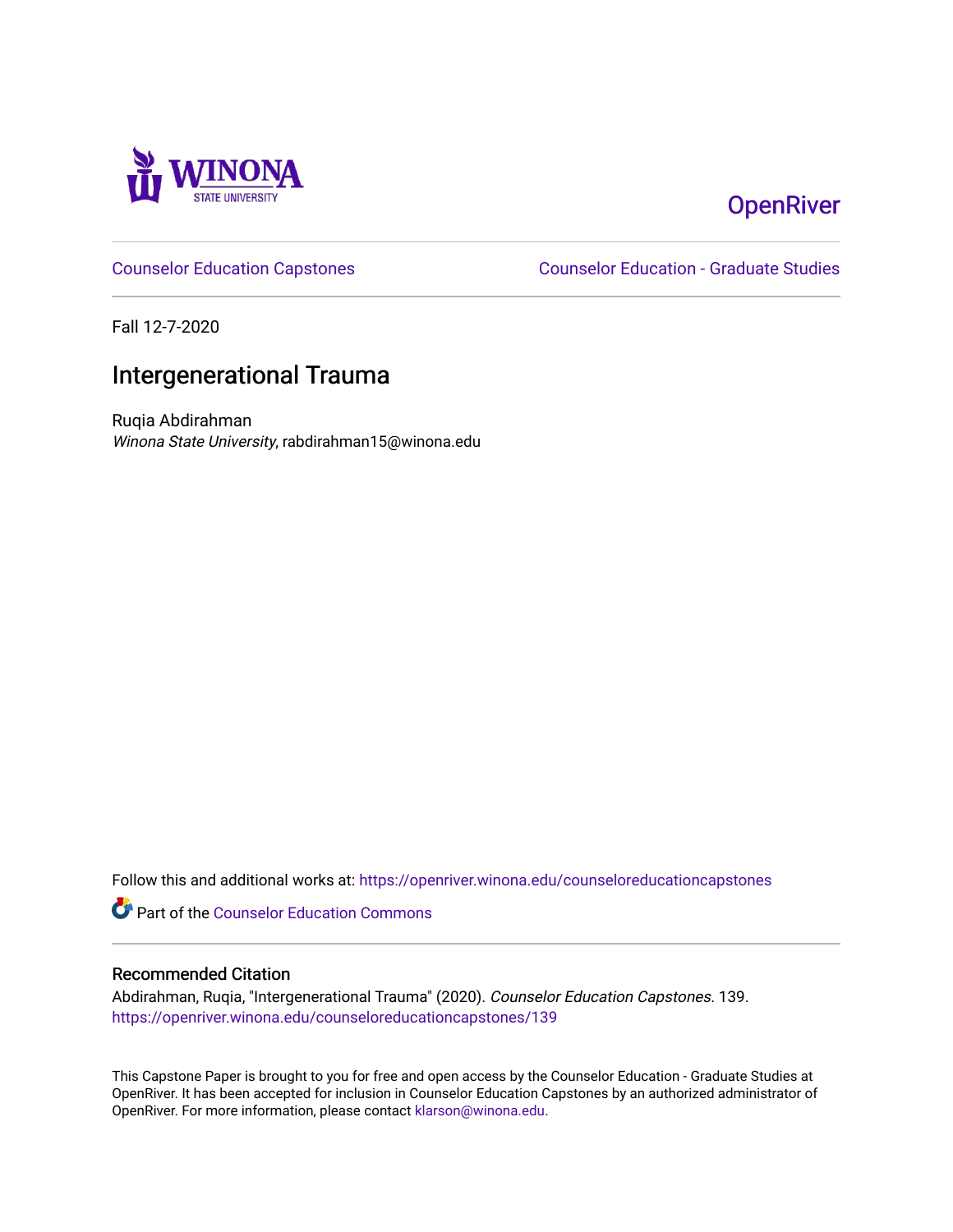Ruqia Abdirahman

A Capstone Project submitted in partial fulfillment of the

requirements for the Master of Science Degree in

Counselor Education at

Winona State University

Fall 2020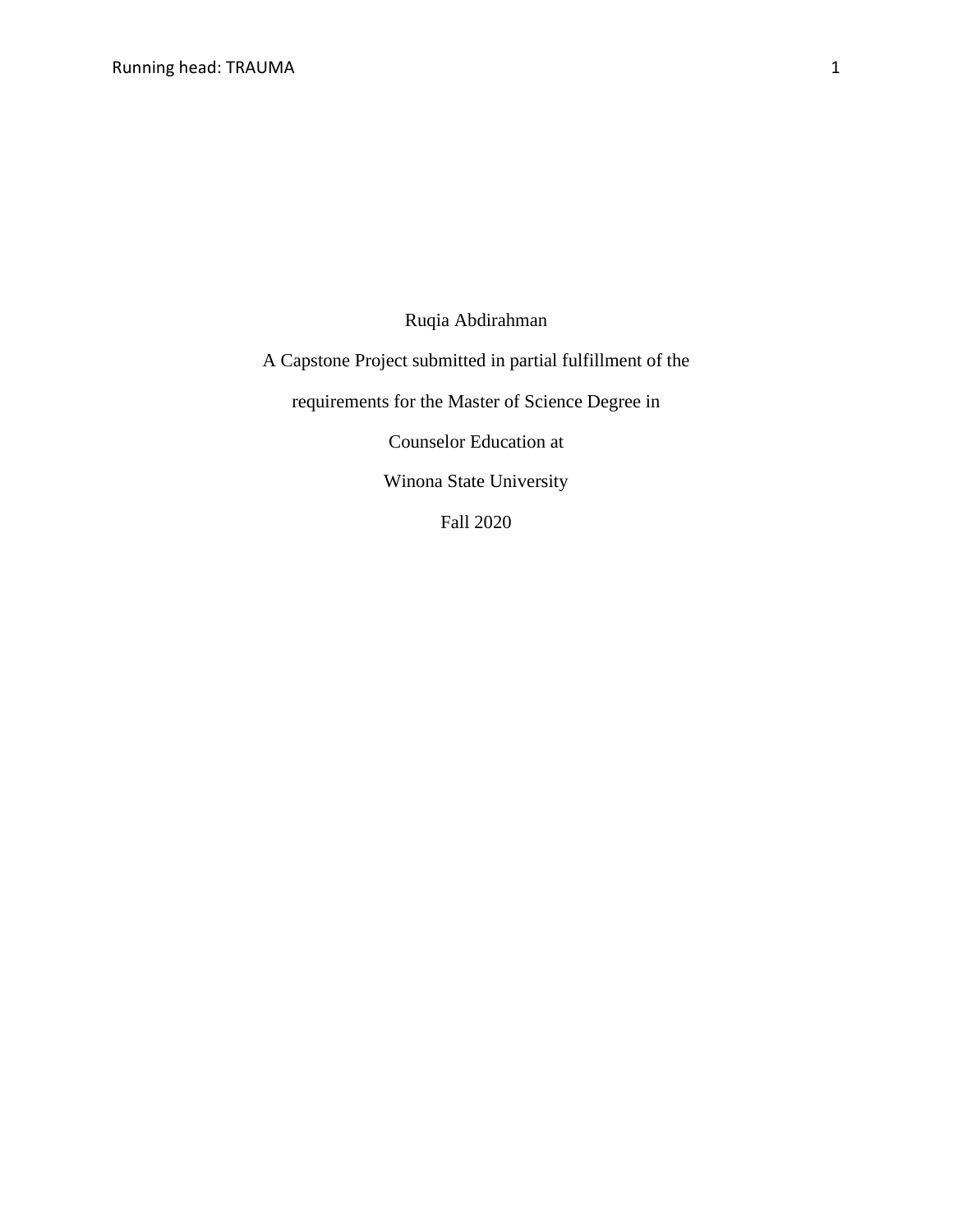Winona State University

College of Education

Counselor Education Department

## CERTIFICATE OF APPROVAL

## CAPSTONE PROJECT

\_\_\_\_\_\_\_\_\_\_\_\_\_\_\_\_\_\_\_\_\_\_\_\_\_\_

Intergenerational Trauma

This is to certify that the Capstone Project of

Ruqia Abdirahman

Has been approved by the faculty advisor and the CE 695 – Capstone Project

Course Instructor in partial fulfillment of the requirements for the

Master of Science Degree in

Counselor Education

| <b>Capstone Project Supervisor:</b> | Mary Fawcett, Ph.D. |
|-------------------------------------|---------------------|
|                                     | Name                |
|                                     |                     |
|                                     | Signature           |

Approval Date: \_\_\_1/12/2021\_\_\_\_\_\_\_\_\_\_\_\_\_\_\_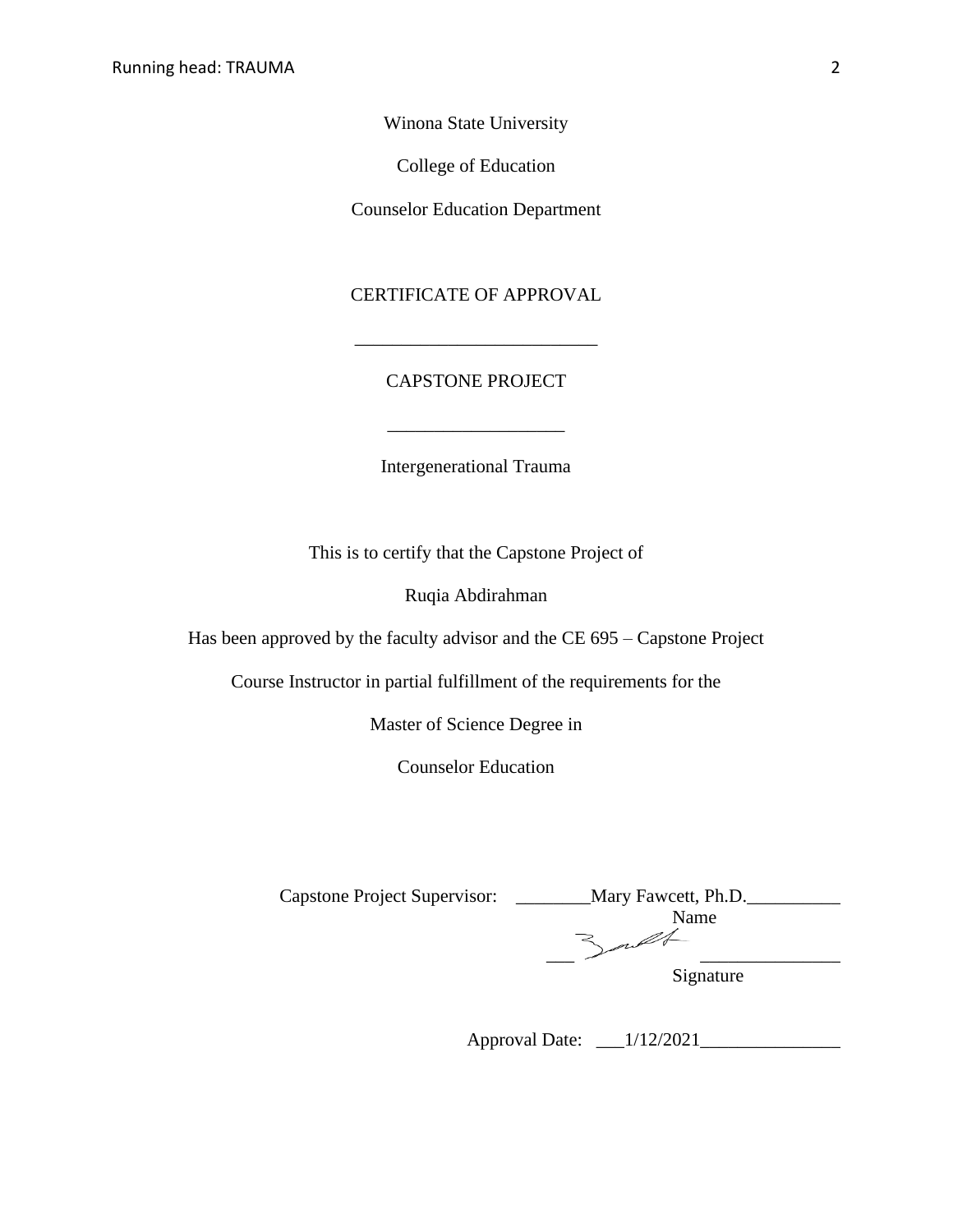#### Abstract

The following literature review will explore cumulative research on intergenerational trauma. Although, many communities have encountered massive traumas the research has mainly focused on Canadians First Nations people and Holocaust survivors. The effects of trauma can be multifaceted, impacting an individual's psychological and emotional well-being across generations. Furthermore, this paper will discuss the impact of intergenerational trauma among various communities, ways trauma transmission occurs, and review of the Intergenerational Trauma Treatment Model.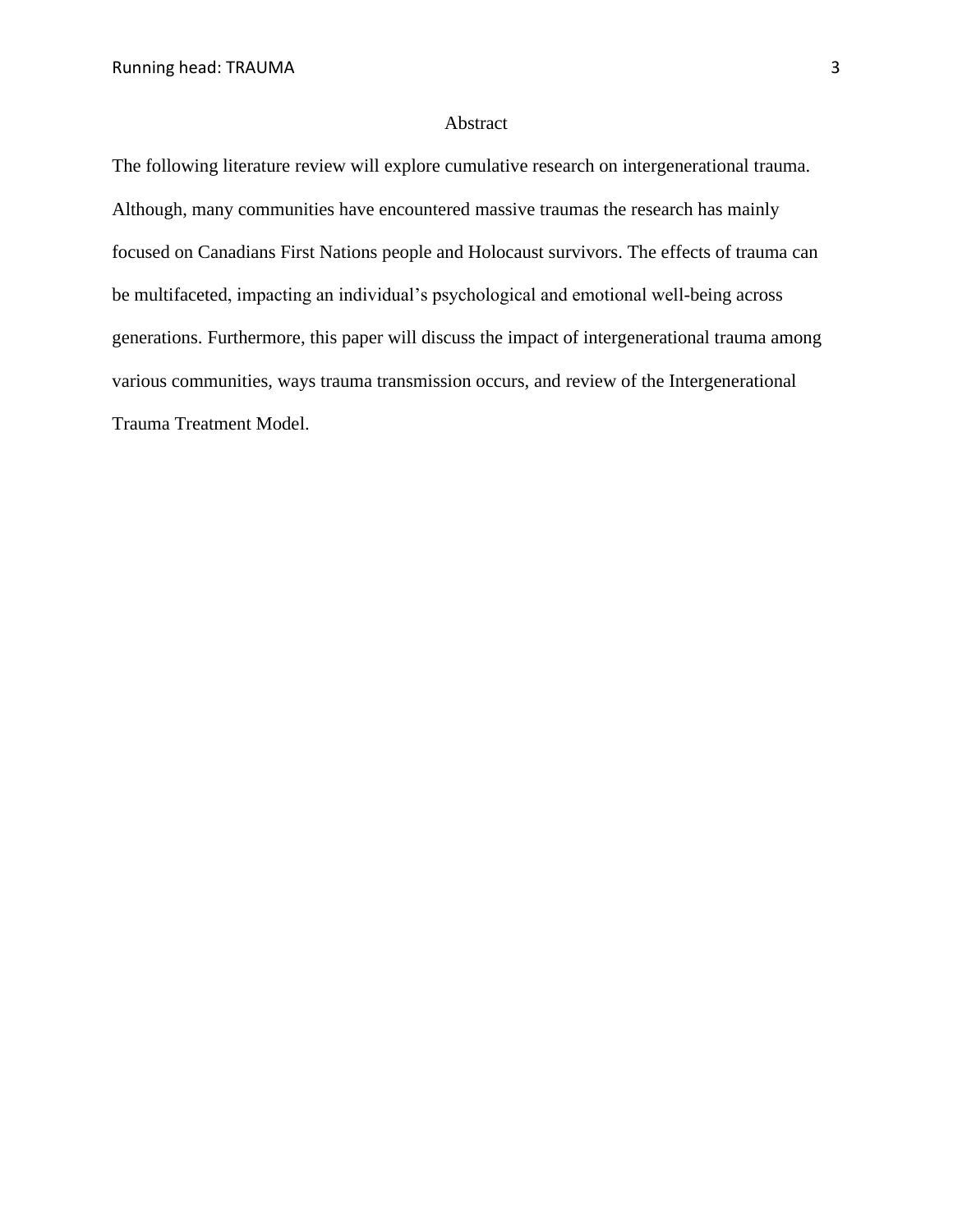# **Contents**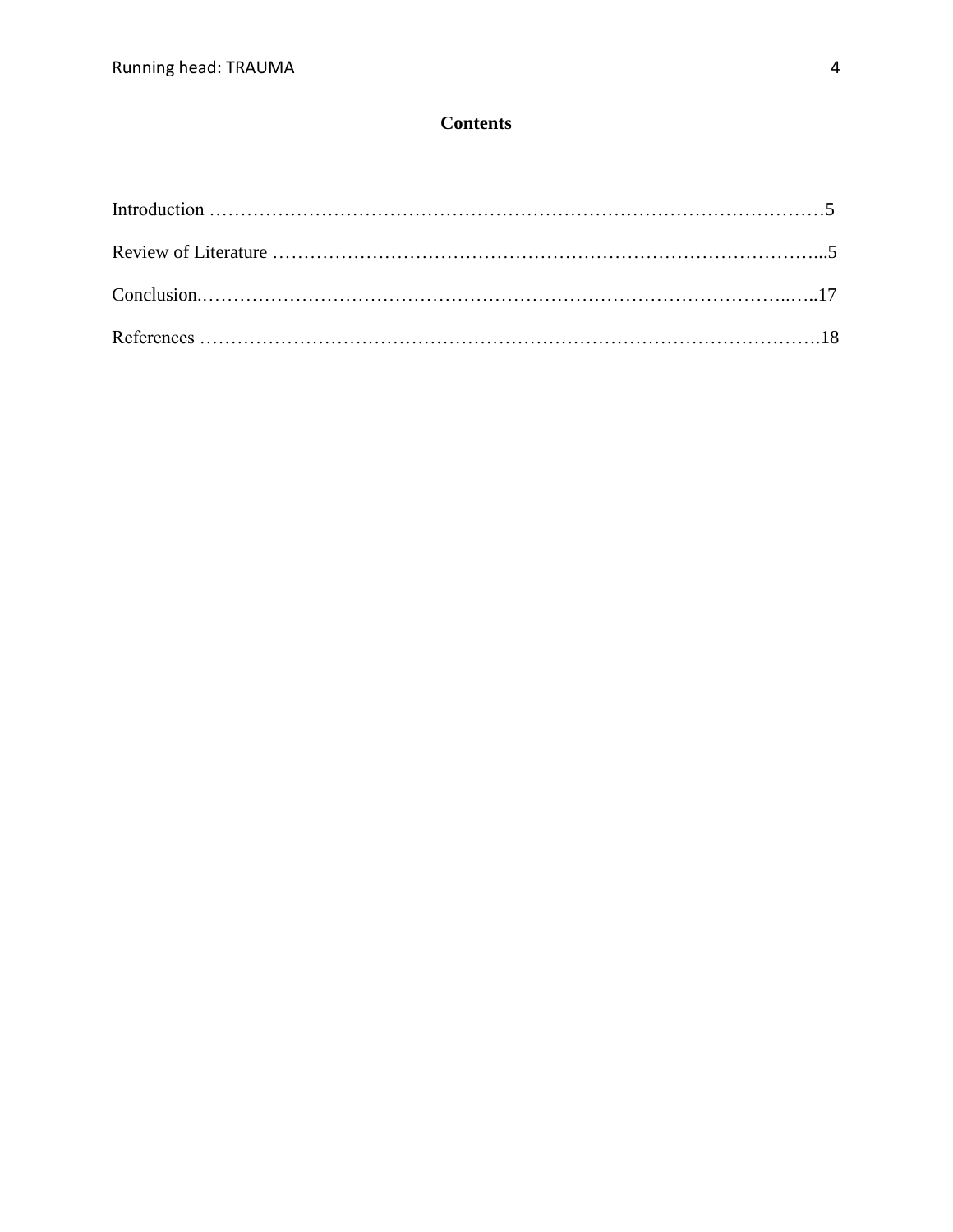#### **Introduction**

Intergenerational trauma is "a phenomenon in which the descendants of a person who has experienced a terrifying event show adverse emotional and behavioral reactions to the event that are similar to those of the person" (American Psychological Association, n.d.). Emotional and behavioral reactions can differ across generations but are similar in manifestation. Commonly, the terms intergenerational trauma, historical trauma, cultural trauma, and transgenerational trauma have been used interchangeably (Mohatt et al., 2014).

Intergenerational trauma is typically made up of three variables: the pervasive existence, the tragic incidents that contribute to mutual distress, and the deliberate commitment of trauma causes. (Mohatt et al., 2014). The experience of traumatic events can result in psychological and physical distress for survivors and can be endured for extended time. Trauma can occur at a "personal level (e.g., car accident, or rape) or at a collective level (war, natural disasters, or genocide), and the responses to such events are not identical" (Bombay, Matheson, & Anisman, 2009, p.6). The focus of this literature review is to highlight the psychological effects of intergenerational trauma on various marginalized groups.

#### **Review of Literature**

#### **Affected Groups**

**Holocaust.** The origin of intergenerational trauma, was initially identified in 1966 by Dr. Vivan Rakoff. The Canadian psychiatrist noticed an increased need of mental health services for the offspring of Holocaust survivors regarding psychological distress (Yasinski et al., 2016). Also, they are the longest population of people to be studied pertaining to trauma across generations. Danieli et al., (2017) created an inventory questionnaire tailored to adult offspring of Holocaust survivors regarding their childhood and upbringing, family history, and impacts on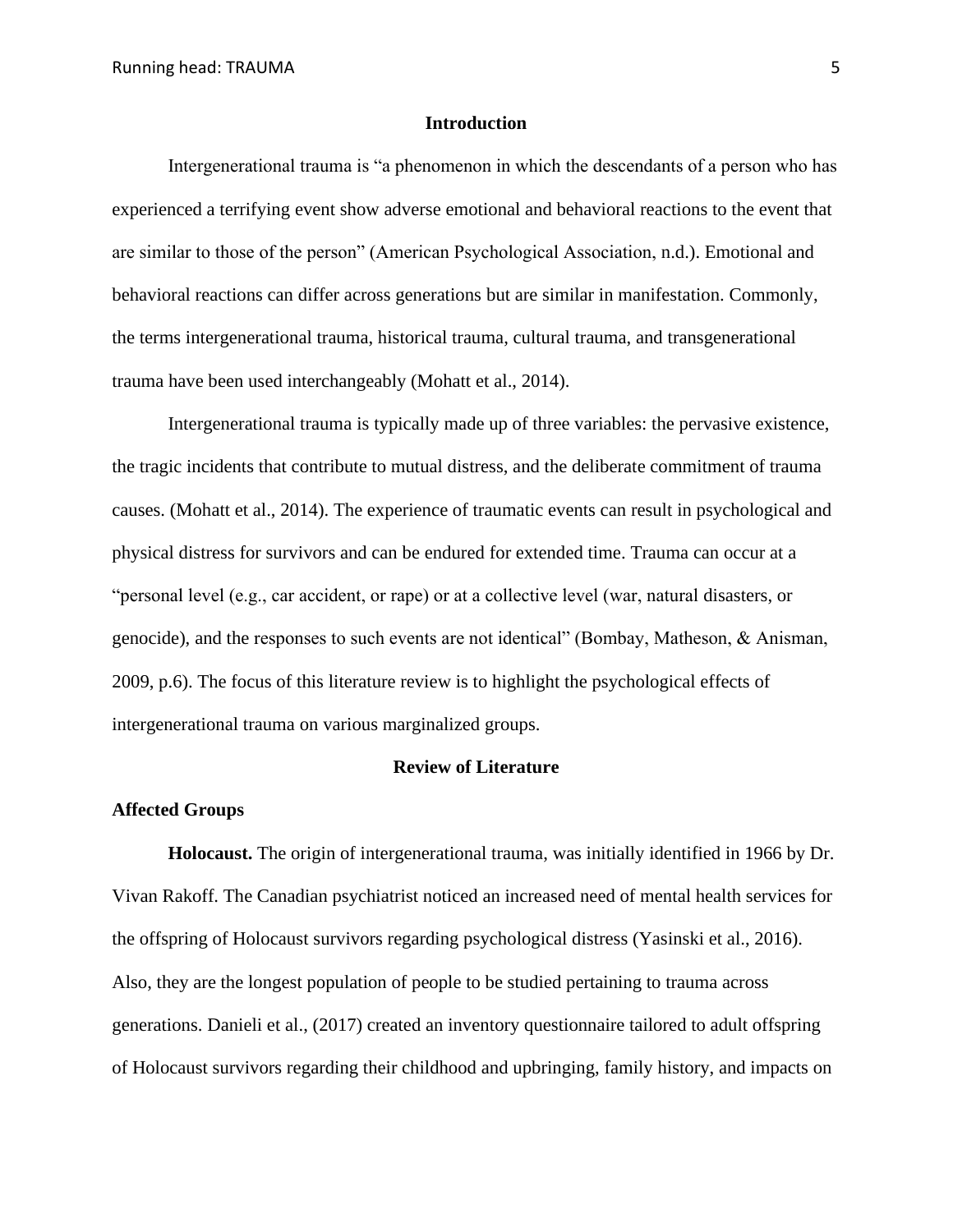their life. In their study, they found of 191 offspring 35% presented with anxiety disorder, 14% had PTSD, and 26% had depression (Danieli, 2017). Additionally, Holocaust survivors are more likely to develop post-traumatic disorder (PTSD) and increased vulnerability to stress.

**Canadas First Nations People.** The ramifications of colonization, disempowerment, and assimilation for indigenous people has resulted in destruction of their communities. First Nations people experience "higher levels of adverse childhood experiences, such as abuse, neglect, and household substance abuse" (Bombay et al., 2009). Furthermore, they may witness traumatic events, deal with homelessness, unemployment, and violence. First Nations people have also faced centuries of violence and discrimination at the hands of the State. Additionally, the impacts of children being raised in households faced with violence and homelessness can be devastating to their development. Bombay et al., (2009) describes, an increase in stressors can further heighten the chances of presenting with similar psychological symptoms for the offspring. Such occurrences of transmission of trauma symptoms can be observed in First Nations people, and when combined with unfortunate circumstances, symptoms can be exacerbated reports (Bombay et al., 2009).

**African Americans.** Similarly, the effects of centuries of slavery and racial inequality has led; to symptoms of trauma among African Americans (Williams et al., 2018). Additionally, Williams et al., (2018) states African Americans "have higher rates of PTSD and experience more racial discrimination than other groups". African Americans have not only suffered the brutality and degradation of slavery, but suffered continuous systematic oppression in the form of Jim Crow, redlining, mass incarcerations and economic inequality. The United States government subjected African Americans to decades of marginalization and infringed on their rights to life, liberty, and the pursuit of happiness. Today, in the United States, African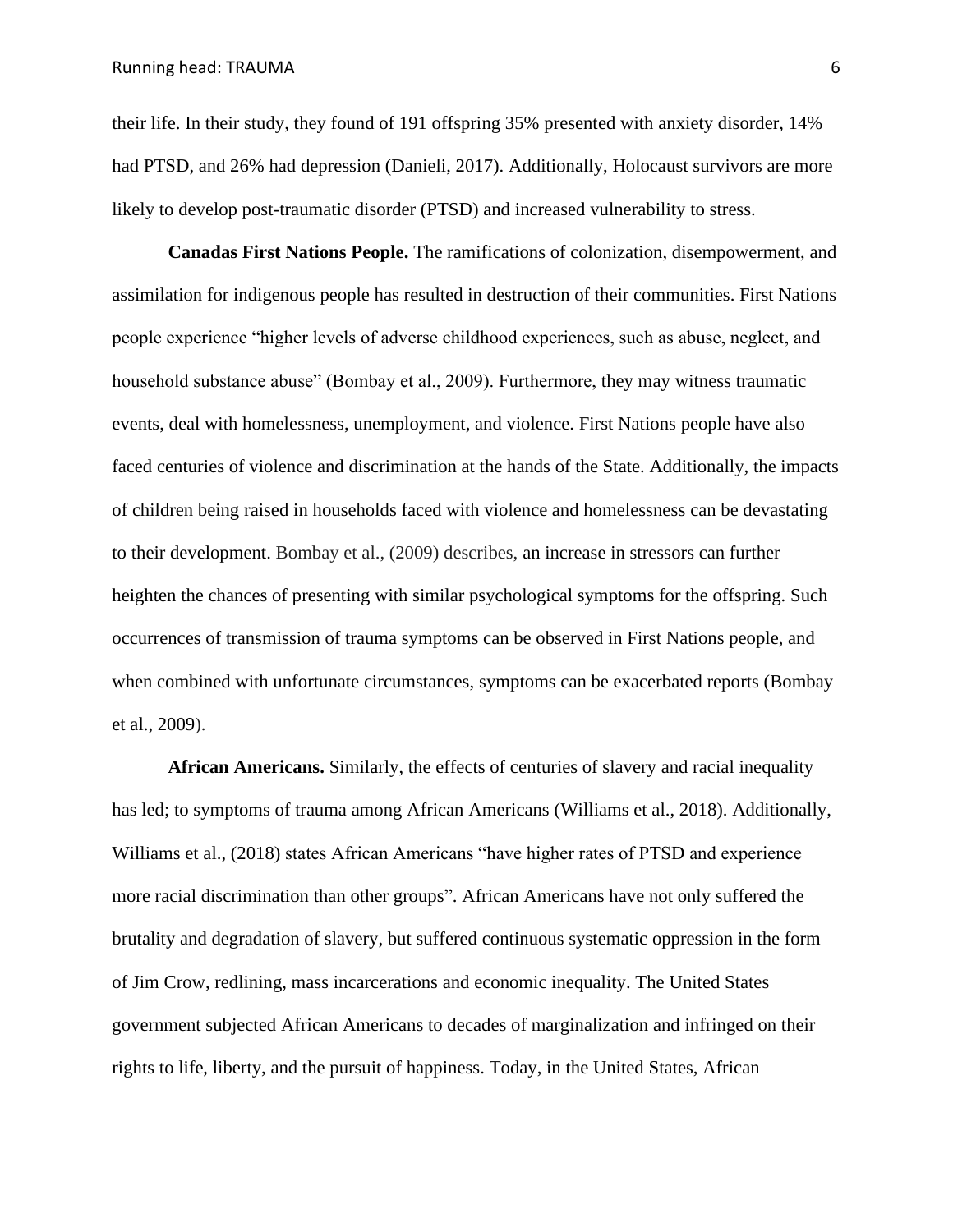Running head: TRAUMA 7

Americans are disproportionately imprisoned and are constant victims of police brutality based on statics reported by the National Association for the Advancement of Colored People (NAACP, n.d.). Although African Americans make up "13.4% of the population, they make up 22% of fatal police shootings" (NAACP).

African American children convey a behavioral reaction that suggests they may have been subjected to the initial trauma passed over generations when faced with racially-charged brutality, microaggressions, or blatant, overt racism (Yehuda et al., 2016). This experience may be embedded in the family unit or uncovered in culture by the presented injustice and inequality. All family members do not need to endure the traumatic incident individually; the residual consequences will also linger and affect descendants of these external causes. African American children may internalize the responses of others to their skin color and can manifest as a type of trauma initially endured by their ancestors (Yehuda et al., 2016). The reaction to skin color derives from similar behaviors that have contributed to African Americans being traumatized and enslaved. As they have not yet gained the knowledge to have a complete understanding of racism and its consequences, African American children and young adults are more vulnerable to racial trauma (Cohen & Mannarino, 2017). For instance, in an educational setting, traces of trauma influence the progress of black and other immigrant students. In African American children, trauma symptoms are sometimes identified as intellectual disorders, which causes the trauma to go unnoticed (Yasinski et al., 2016). Also, African American children are seen as more aggressive or exhibiting increased disruptive behaviors.

The barriers of stigma, negative conceptions, and fear of injustice can limit African Americans who suffer from any form of mental health disorders to request assistance (Yehuda et al., 2016). Lack of medication allows the symptoms to exacerbate and manifest, leading to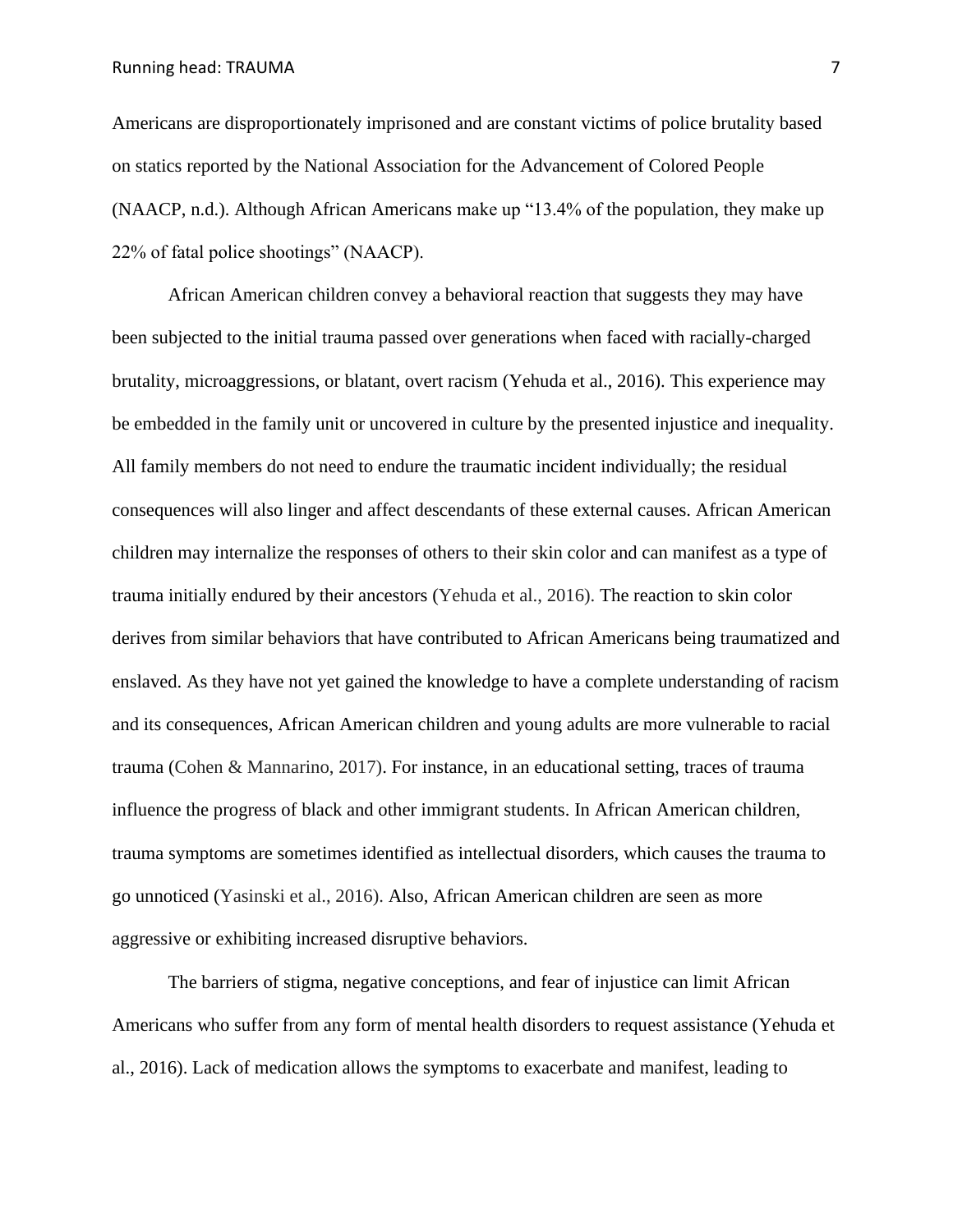further internalization of the individual's anxiety and mental health loss. Sometimes, people afflicted by race-based trauma do not pursue care because of racism in the health care system. Accumulation of trauma and hopelessness among African Americans are correlated with negative health outcomes such as high blood pressure, suicidal thoughts and behaviors (Conner, 2014). Still, medical providers would not understand a disenfranchised minority viewpoint (Baker et al., 2019). In comparison, the current mental health stigma has led to a lack of study and, ultimately, care. However, the misdiagnosis of symptoms can also be due to a lack of care. While the signs of trauma are frequently present in other mental health disorders, the greater diagnosis is often untreated.

**Refugees.** Refugees are another group that experience intergenerational trauma. Although refugees can encounter multiple forms of trauma, war-related trauma has been reported to have longer-lasting mental health effects and to last more generations (Isobel et al., 2019). As their childhood has been interrupted by relocation to a foreign world, children are incredibly vulnerable to resettlement trauma. They will frequently face the challenge of learning a foreign language, transitioning to a new environment, and navigating their host country's social structure. Besides, most host countries do not provide refugees with sufficient mental health services that in turn, can exacerbate symptoms and contribute to trauma transmission (Kiser et al., 2020). According to Hameed et al (2018), refugee children are at greater risk for depression, PTSD, anxiety, concentration loss, fatigue, and other psychiatric disorders in general.

#### **Somali Immigrants**

Over the past three decades, Somalia has been ravaged by civil war resulting in refugees fleeing from the war-torn State. Hassan (2018) indicates the key reasons for instability in Somalia include the absence of an organized government, long-standing tribal conflicts, famine,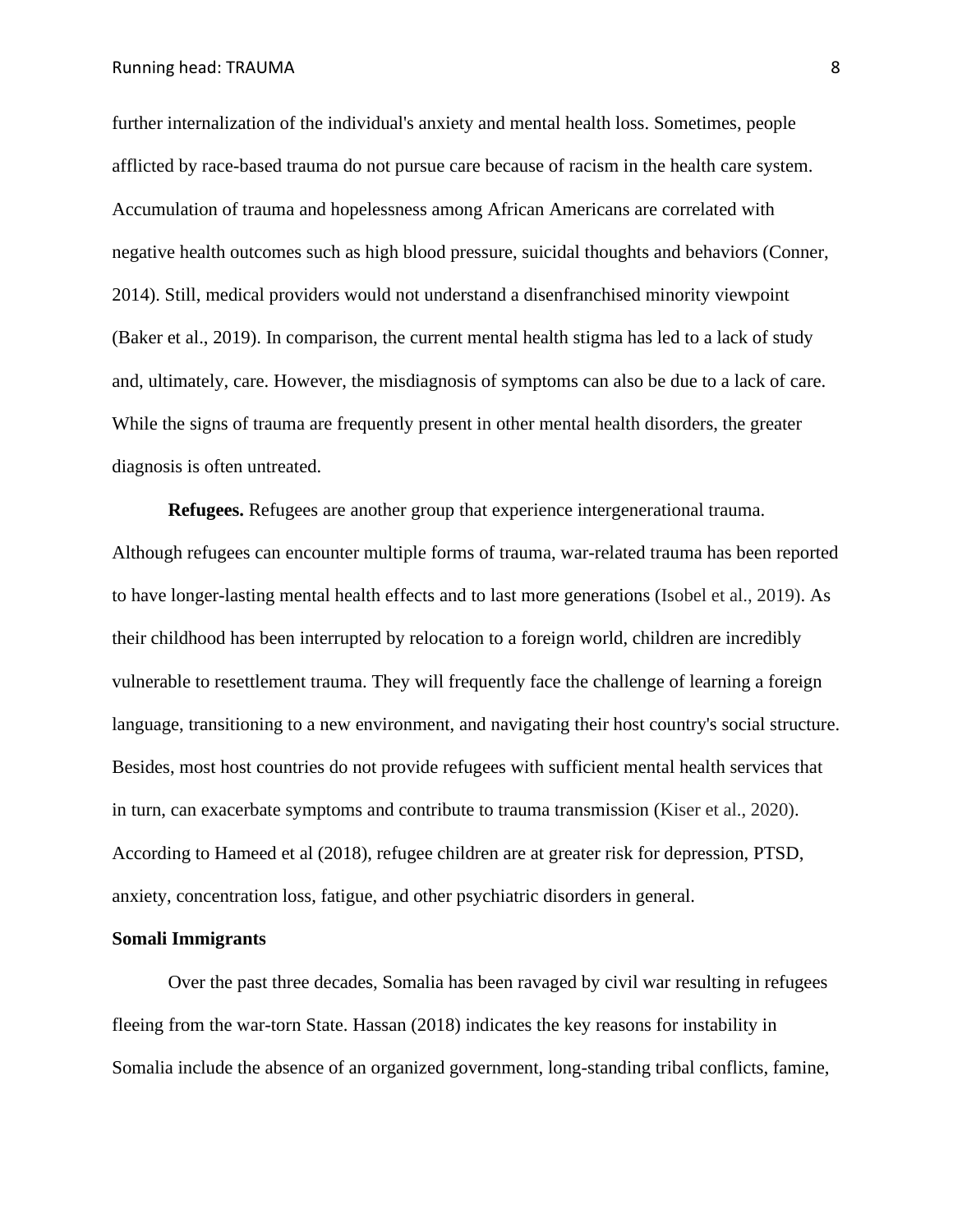ethnic violence, and mass displacement. Like many refugees, Somalis enter resettlement countries with increased vulnerability levels to trauma and mental health concerns (Hameed, 2018). The exposure to war, having to resettle and acculturate to new environments can be traumatic. According to Warfa (2012), this movement can pose high risks in terms of these migrants' acceptance by the destination country and the laws governing it, even when the host country acknowledges the refugee's claim for asylum. In the cases where governing laws of the target country provide legal immunity of residence, they fail to ensure prime circumstances of resettlement. Warfa (2012) states that in some instances if they prevail, the exhaustive legal processes and employment difficulties, life can become impractical for the refugees, and prove to be a threat to their health and well-being. Hynie (2018) discussed the fact these post-resettlement risks can potentially lead to numerous psychological health issues, in particular to groups of people exposed to widespread trauma and displacement. Furthermore, she mentions stress related to trauma and the immigration process can indicate increased risk for mental illness (Hynie, 2018)

Somali adults and children have suffered adverse effects from the catastrophic impact of migration and post war trauma. The trauma can create challenges and negatively affect their parenting skills and the parent-child relationship. Study exploring the relationship among Somali refugees and their offspring who were born in refugee camps often presented with symptoms of PTSD and depression (Louis, 2016). Furthermore, East, Gahagan, & Al-Delalmy (2018) found Somali refugee mothers to be at greater risk for trauma symptoms and depression, ultimately psychologically affecting their offspring. They also identify refugee mothers as withdrawn and disconnected.

#### **Trauma Transmission**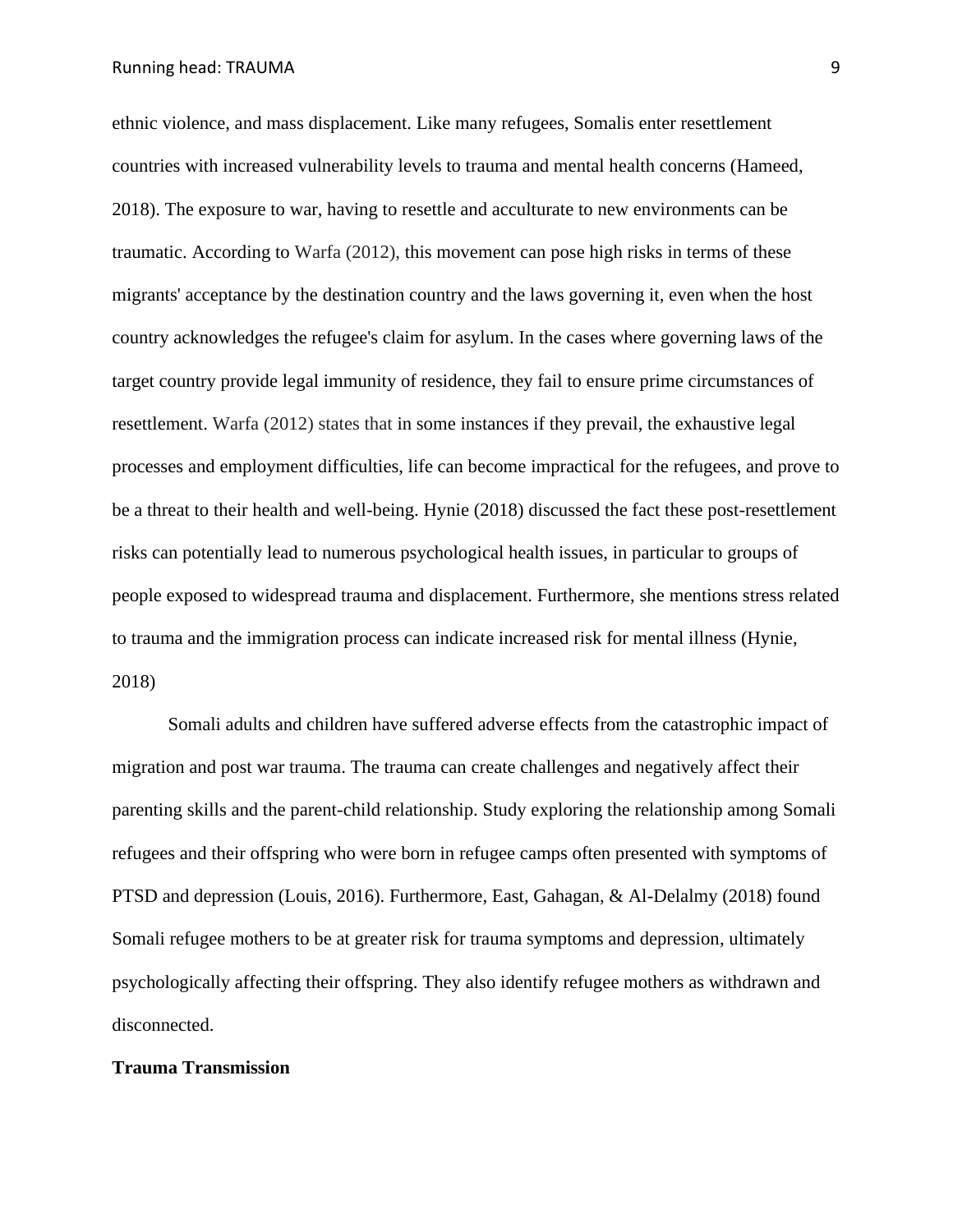There are differing studies suggesting different possible means of trauma transmission from parent to offspring. The studies aim to describe how the offspring, which itself has not ever been exposed to any sort of trauma, may still be exposed to emotional distress. In these cases, an indirect transfer of the trauma in question can have occurred through a means in which a child inherits the parental trauma naturally (Kellermann, 2001). In addition, he echoes other researchers in mentioning the offspring of Holocaust survivors display specific disturbances with stress and increased risk for PTSD when compared to counterparts with similar emotional problems. Furthermore, transmitted trauma found in the offspring can be a result of the parentchild relationship (Kellermann, 2001). For instance, a tortured war survivor might inflict harm onto their offspring, and as a result, the child develops emotional distress causing the offspring to be the primary subject of the trauma (Kellermann, 2001). Healthy maternal stress levels were explicitly associated with the family system and implicitly associated with offspring's conduct. The trauma experienced among children varied where some had direct experience from their parents' experiences, whereas some had indirect transmission, accompanied by a sense of guilt (Sangalang & Vang, 2017). Moreover, the children who had direct transmission exhibited the effects of trauma by their behavior, whereas those who had indirect transmission dealt with depression, remorse, and anxiety. Also, the of treatment often can worsen symptoms, which may contribute to transmission.

**Epigenetics.** Yehuda & Lehrner (2018) alluded previous studies presumed trauma was transmitted only through the parents' child-rearing actions; however, it can also be transmitted epigenetically. Trauma transmission can be categorized as epigenetic, where inherited genes pass on certain adverse attributes of parents (Krippner & Barrett, 2019). It can also transmit various types of acquired emotional problems, specifically if these had resulted from significantly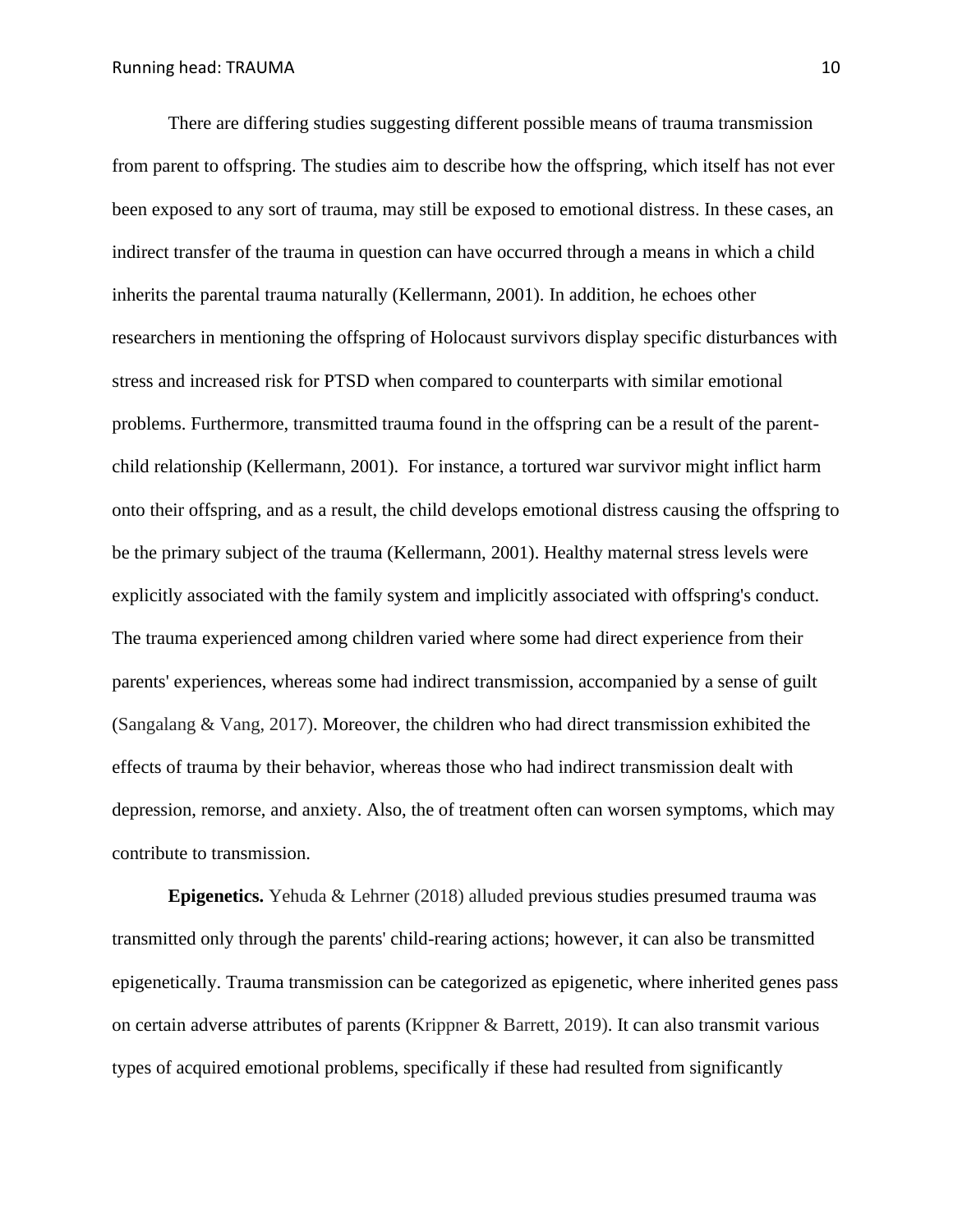devastating experiences or ones with fatal risks, torture or persecution. Epigenetics explores how environmental influences impact gene expression and cellular function (Krippner & Barrett, 2019). The Dutch Hunger Winter Famine is a thoroughly studied example of epigenetics changing genes within generations. Relevant genes were silenced by those actively witnessing the famine and transmitted others that enabled survival. Their descendants have had the same genes silenced and displayed as the survivor's offspring. Via epigenetics, one-way trauma may also be transmitted (Yehuda & Lehrner, 2018). When an infant is raised in the same setting as its parents, each generation will cause gene's reformation; this is the most indirect epigenetic imprinting method. It is also possible to transfer the epigenome via the gametes. The epigenome must be present in the germline for this to occur. During germ cell division and after fertilization, the epigenome is often thoroughly reprogrammed to produce totipotent cells, erasing several modifications that occur during an individual's lifetime (Cohen & Mannarino, 2017). Therefore, transposable sequences or regulatory elements immune to reprogramming are the strongest candidates for heritable epigenetic labels. Since the environment may influence epigenetic processes, the degree to which the environment and direct inheritance impacts the offspring's epigenome is difficult to determine.

Another pathway of intergenerational trauma epigenetic inheritance is deoxyribonucleic acid (DNA) methylation. The type of methylated DNA linked to gene repression in mammals is 5-methylcytosine (5mC), and N6-methyladenosine is related to gene activity. Various observational experiments have shown that in the offspring of patients, primarily at the glucocorticoid receptor (NR3C1) gene, trauma changes methylation patterns (Krippner & Barrett, 2019). It has to be stable enough to undergo mitosis and meiosis for DNA methylation to be hereditary, and it must avoid the epigenetic reprogramming described above. Methylated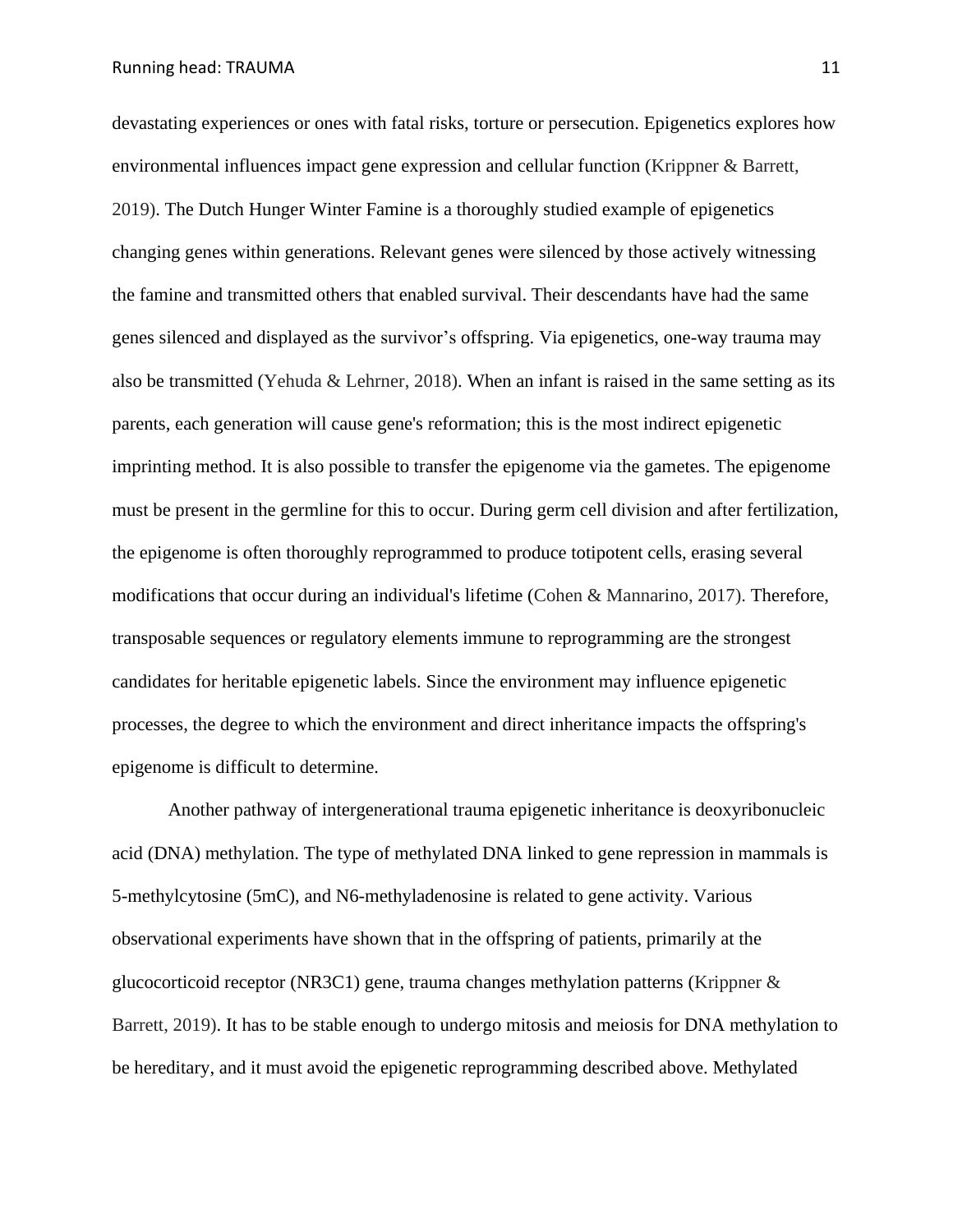regions consistencies across several generations have been challenging to locate, as there have been many inconsistencies throughout studies (Roy, 2019). Such differences may be due to the form of methylation analysis used or discrepancies between people in the epigenome. The latest research shows that histone variants can be inherited over centuries as well. Histones variants appear to be retained in sperm at housekeeping sites, and developmentally regulated genes and are preserved in oocytes everywhere (Yehuda & Lehrner, 2018).

**During pregnancy.** Trauma can be biologically transferred through generations via the uterine environment. The gestational period in an organism's lifespan is a developmentally vulnerable stage (Krippner & Barrett, 2019). Exposure at this stage to adverse stimuli may have long-lasting negative consequences. The uterine environment is a significant source of stimuli, with its unique mix of the mother's cellular secretions and proteins. Empirical studies have shown stress encountered during birth by a mother can influence the offspring's physiology and psychology (Roy, 2019). Transport vesicles that transfer amino acids and microRNA from the uterine fluid to the fetus are potential transmission forms. Cell molecules will then change the expression of genes that impact the fetus' developmental trajectory (Krippner & Barrett, 2019). The hypothalamic-pituitary-adrenal (HPA) axis, which is the nucleus of the body's stress response mechanism, has become the subject of most biological studies on transgenerational trauma. One way the HPA axis responds to stress, is by activating glucocorticoid development, mainly cortisol. Cortisol induces clinical signs of "fight-or-flight," such as higher blood pressure and heart rate. In animal models, the expression of the placental enzyme 11B-hydroxysteroid dehydrogenase type 2 (11 β-HSD2), which transforms the mother's cortisol into inactive cortisone, has been shown to alleviate maternal stress and trauma throughout the birth (Yehuda & Lehrner, 2018). This leads to increased fetal sensitivity, which affects the growth of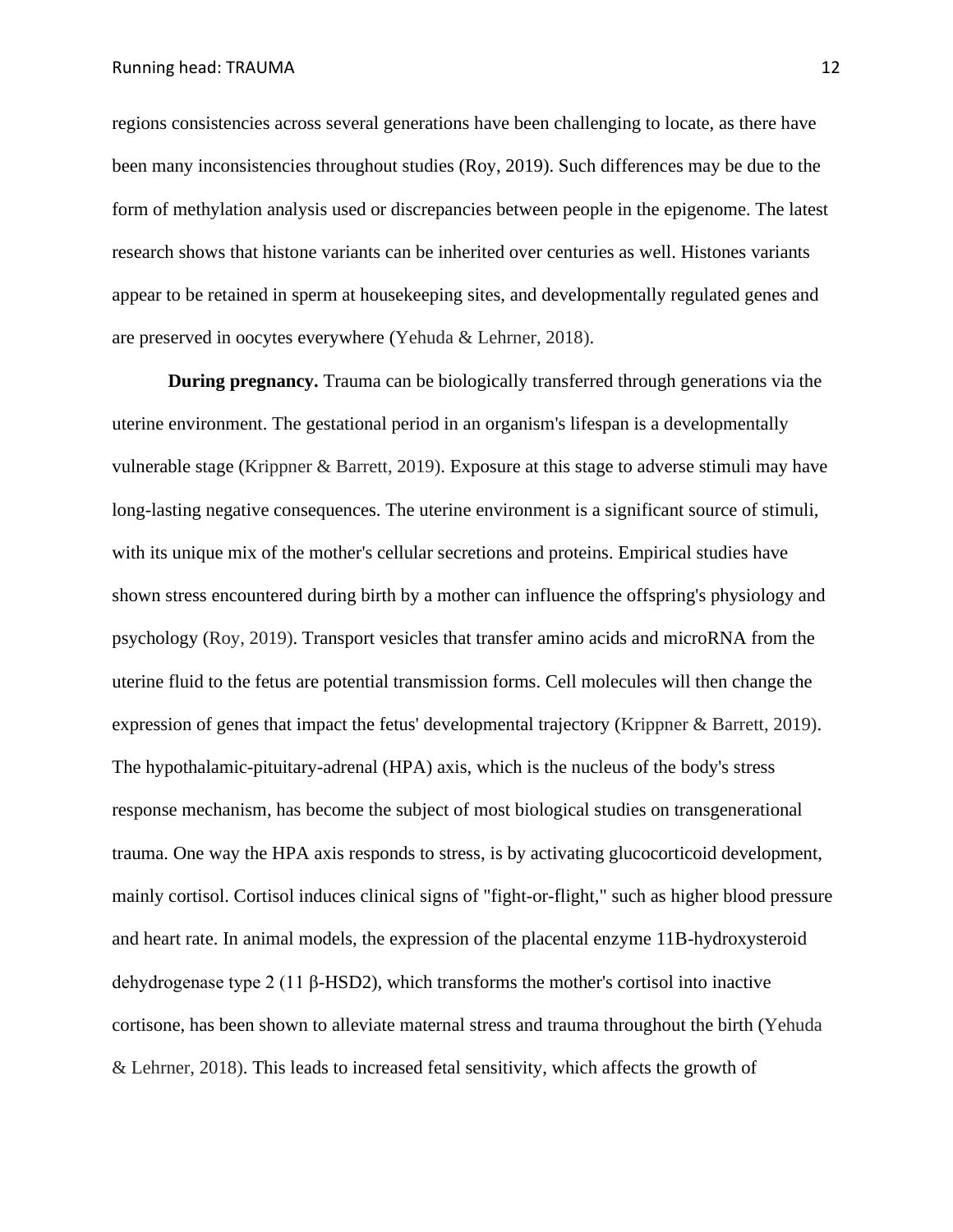glucocorticoid-sensitive structures such as the HPA axis to the mother's glucocorticoids. In some studies, abnormal cortisol levels were observed in infants of mothers who experienced trauma while pregnant, particularly in the NR3C1 glucocorticoid receptor gene instead of controls and alterations in DNA methylation.

#### **Intergenerational Trauma Treatment Model**

Intergenerational Trauma Treatment Model (ITTM) is a method utilized in treating complex trauma in childhood (Isobel et al., 2019). Integration of cognitive-behavioral techniques, trauma and attachment theory aid in increasing positive functioning for the parent and offspring. The ITTM consists of 21 manual sessions and is meant for parents of children ages between 3 and 18 years old (Scott & Copping).

The ITTM is provided on three different levels. Level A, is a six-week course titled The Sessions on Trauma Details. Level B, involves approximately eight individual parent sessions aimed at resolving the effects of significant childhood memory of the parents and strengthening the parent's capacity to react to and contain their baby's trauma. Subsequently, the parent and the clinician are involved in level C to provide the child with trauma based sessions (Isobel et al., 2019).

**Level A: Trauma Information Sessions.** Level A is six classes offered to 50 parents via 90-minute sessions. The sessions are psychoeducational based regarding anxiety, attachment, and cognitive behavioral therapy concepts. Relevant subjects of the presentation include trauma information; discrepancies in the perception of trauma for children and adults; the role of parents in the reaction to their children; emotions, feelings, and acts correlated with periods of selfdefeating activities and emotion regulation (Kiser et al., 2020). This level is intended to fulfill four areas: (1) to improve parent's empathy for the experience of their child, (2) assist parents to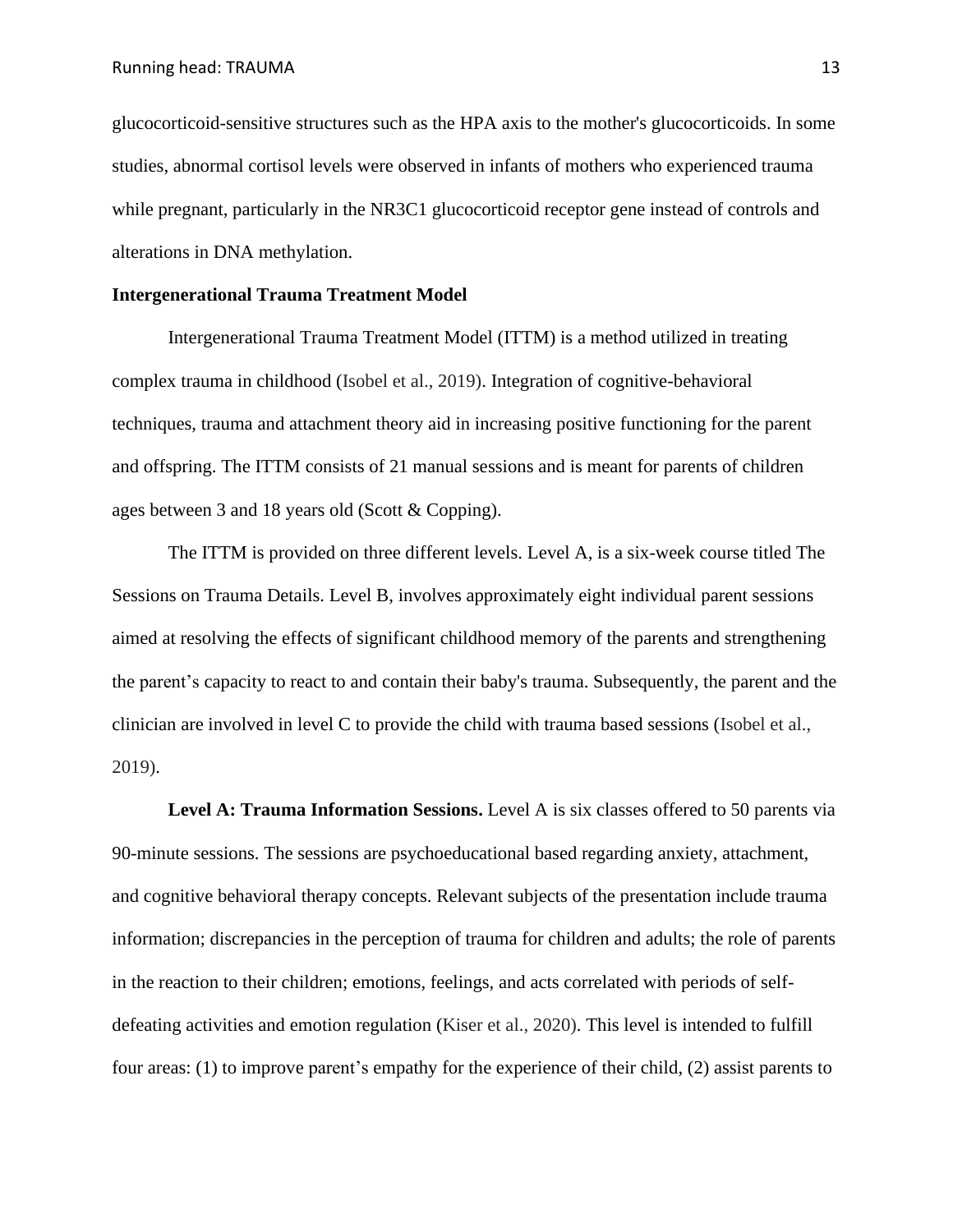be better able to emotionally connect and provide support for their child, (3) to strengthen selfregulation of parents and disengage them from their child's conflict, and (4) to develop optimism, self-efficacy, and encouragement for improvement for parents (Kiser et al., 2020). This level also focuses on the safe space provided by the parents for the child and how the parents manages the emotions. Dysregulation of the parents over their child's abuse is an essential deterrent in kids seeking trauma therapy (Roy, 2019). With this in mind, level A sessions have been deliberately structured to improve parent's self-regulation. In a broad group setting, workshops are offered where the willingness of parents to understand is stressed. The emotional instability in parents is restricted by minimizing personal narratives, co-regulation of parent's consequences by the clinician, and using illustrations in a concrete and containable manner to capture abstract ideas. The homework assigned for outside of session is also a significant aspect of this level. The homework is increased gradually for parents starting with reading, then brief lessons, then mapping aspects of their interaction with their child and eventually all previous elements of homework plus self-exploration and tracking (Otani, 2020). In the information sessions, they help parents integrate information provided to continue the transition process. They have placed parents in a position to devote considerable time to fostering progress in themselves and their communities. Finally, homework activities serve as a screener for parents who cannot adequately devote appropriate intervention capital. Improving the ability to attend and complete level A, the parents are either independently instructed or directed to another class (Roy, 2019).

**Level B: Caregiver Treatment Sessions.** Level B consists of eight individual sessions with parents. Sessions continue with an evaluation of the parent's comprehension of the previous stages content and potential challenges to parent's willingness to actively participate in interventions, such as substance use counseling, debilitating mental health symptoms or the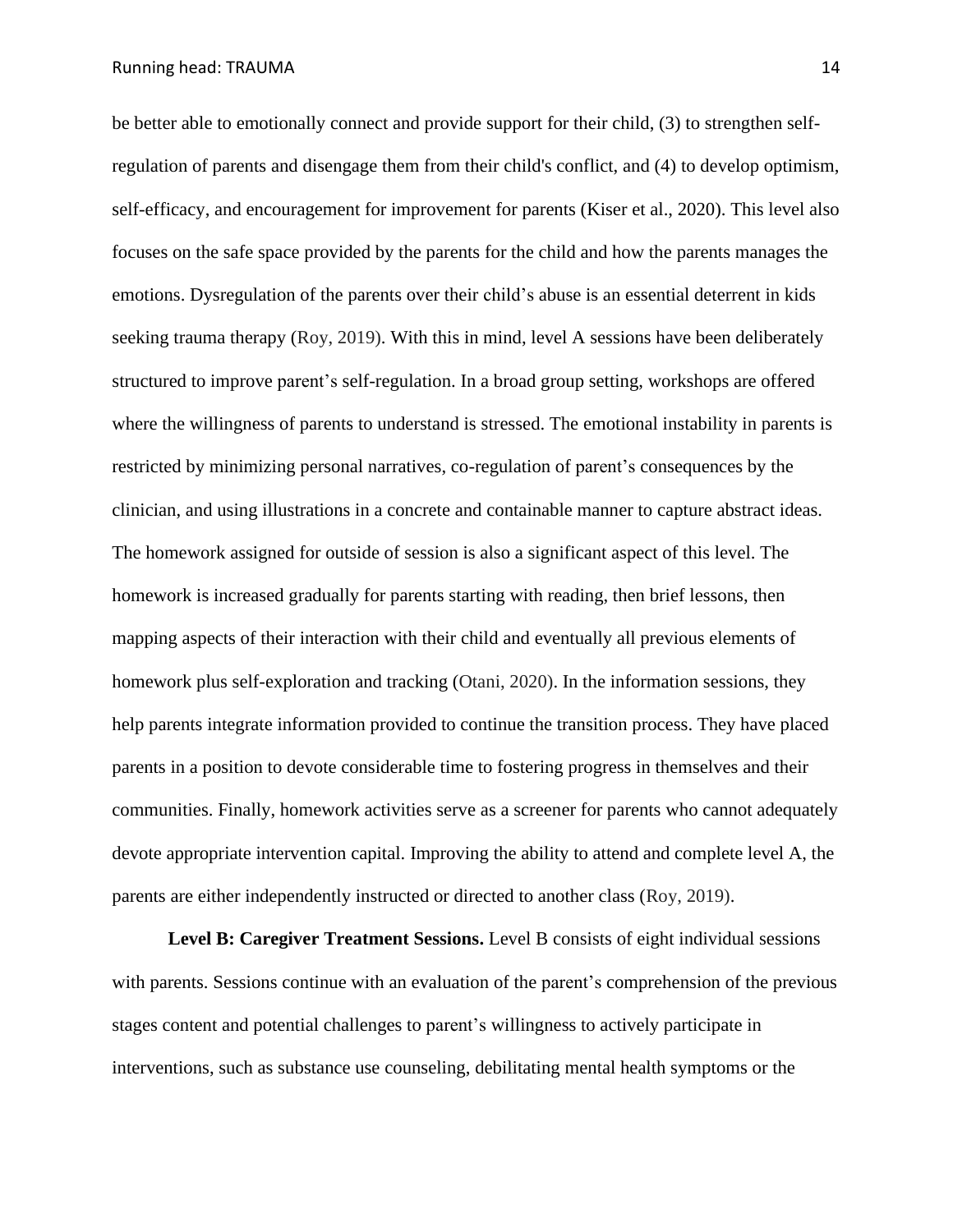prospect of child and parent's separation (Otani, 2020). If so, therapy will be paused and specific alternative approaches will be sought. After review, parents are asked to recognize their most impactful childhood memory. In the past, present, and clear expectations set for the future, the parents complete comprehensive diagrams of these emotions, perceptions, and behavior. From these maps, the motif of trauma such as isolation, abandonment, and victimization that effectively captures the salient characteristics of the parent's unique perception and perspective is illustrated (Kiser et al., 2020). The trauma theme then forms the central material for therapy, where the parents primary value structure is established, deconstructed, and restored. When parents have completed knowledge of their trauma theme, intergenerational trauma transfer dynamics are discussed, and parents may become interested with how their trauma could affect their child's life (Roy, 2019). At the end of level B, the parent's full diagrams reflect their theory about understanding trauma with their children and how their trauma theme could have affected their children's perception and reaction. Other tasks of this level include, introduction of quality time between parents and child. Also, if necessary, emotional regulation skills are taught and dynamics of grief is explored with parents.

The advantages of level B for parents and the children include improved awareness, emotional control, and consideration of impacts of trauma (Otani, 2020. If progress has not been achieved by parents, the clinician will provide further sessions until the parent reaches sustained satisfaction in obtaining desired results. Level B therapy is discontinued when the clinician recognizes and identifies changes in parent's emotional response and emotional attunement with the child (Buonagurio, 2020).

**Level C: Child-Therapist Sessions Co-Directed by Therapists and Caregivers.** In level C, the child and parents are present and it involves three to eight sessions. The sessions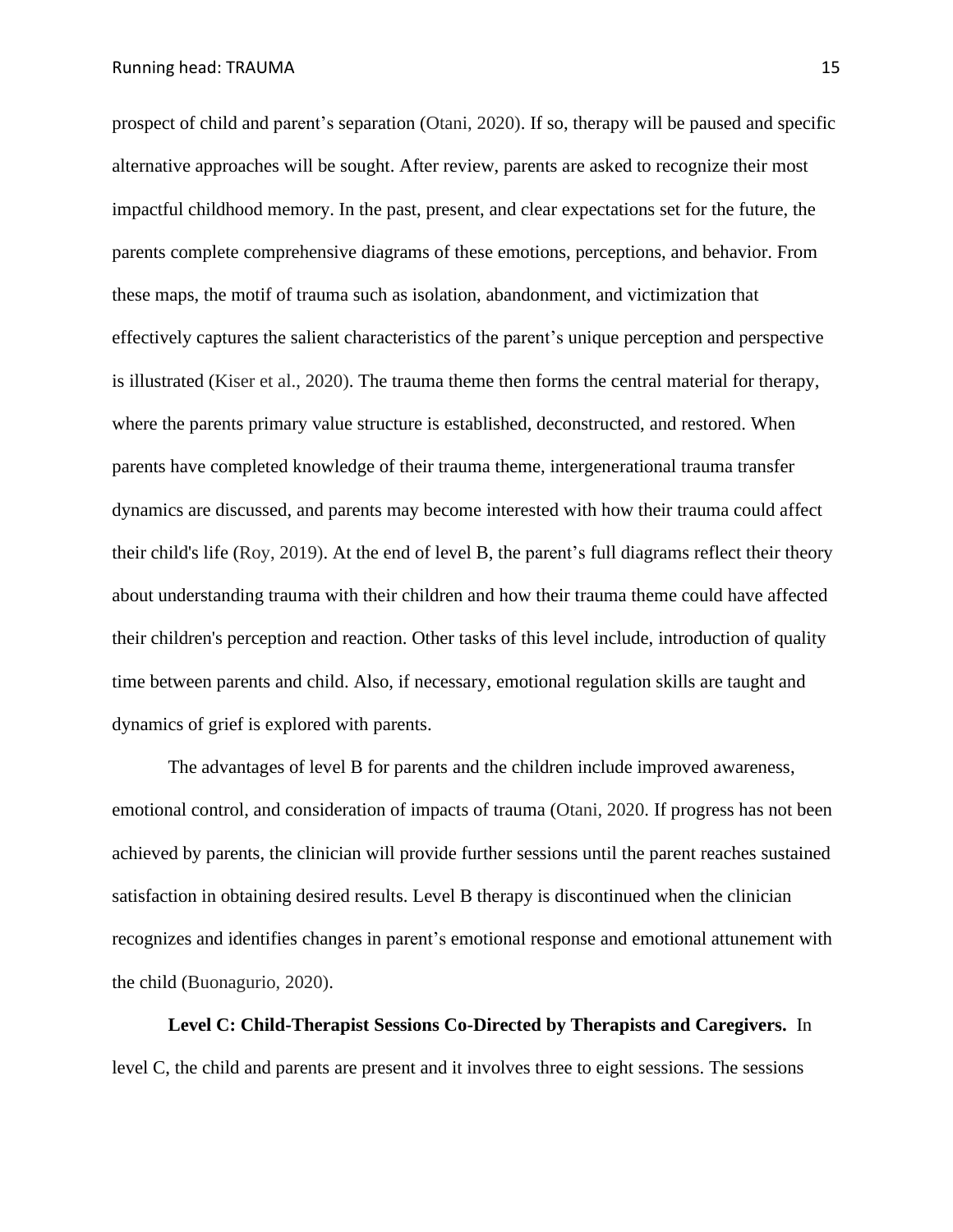begin with a10-minute meeting to address homework, exchange thoughts, and prepare for the session between the therapist and the child (Otani, 2019). Also in these sessions, the parents watch the interaction between the therapist and their child. For 30-40 minutes' therapist and child are working to target trauma and attachment related goals. For the remainder of the session, the parent and therapist meet again without the child being present. During this time, the parent is sharing their thoughts and reactions about the session and is provided homework for the upcoming week (Roy, 2019). Much like the parents obtained assistance from the clinician to make meaningful improvements in his/her life experience, the parents task is to assume the child's part in therapy as an emotionally attuned, compassionate, capable co-leader.

Therapists and children complete six different accounts during level C that cover the interaction between children and their primary parent. The child is able to review a traumatic incident by using either a sand tray with miniature models or sketches and diagrams, the child's ability to create storylines is encouraged (Kiser et al., 2020). Usually, there is previous adverse events that were perpetrated by the parent such as, physical abuse, profound neglect, and abandonment can affect the development of the parent-child connection (Kiser et al., 2020). The therapist helps the child in restructuring their belief system and values that may have emerged from their perception of stressful incidents (Buonagurio, 2020). Children and parents identify the development stage during which the trauma occurred and construct how the parent could have been aware and supportive to the child (Buonagurio, 2020). The child and parent become involved in therapy exercises to reconstruct meaningful bonding moments. For instance, an intervention will start with imaginative narratives of sensitive, accessible, loving, and welcoming parent for a child with a classically disorganized connection to their primary caregiver. The child would then be interested in using the sand tray or diagrams to carry out these generated stories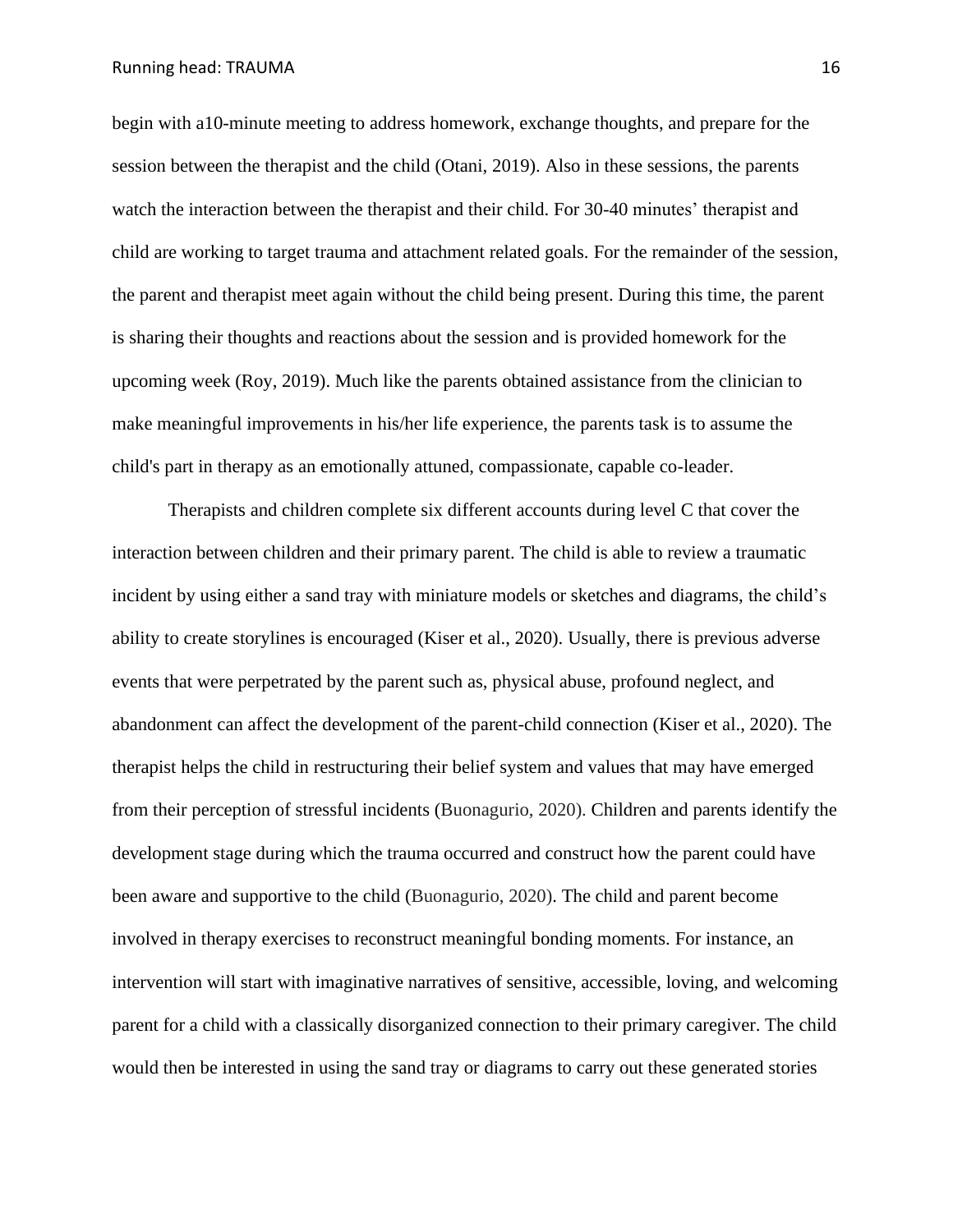and finally role-play with their caregiver. These approaches offer the child and caregiver an incentive to "re-write" the child's life script, at least through the experience of the child's actual life background (Otani, 2019). In turn, it helps the child achieve consistency, self-organization and builds a framework for better interactions between the parent and child.

#### **Conclusion**

The reality is, many marginalized groups have endured and continue to endure decades of traumatic experiences putting them at greater risk for mental health symptoms. Over the years, scholars and clinicians have become conscious of the impact of generational trauma across subsequent generations (Barlow, 2018). For clinicians, it would imperative to consider the implications of intergenerational trauma and the long-term effects to provide culturally competent treatment. Although this literature review primarily focused on marginalized groups, it is important to note intergenerational trauma can be a result of casual factors such as sexual assault, domestic abuse, natural disasters, and poverty (Sangalang & Vang, 2017).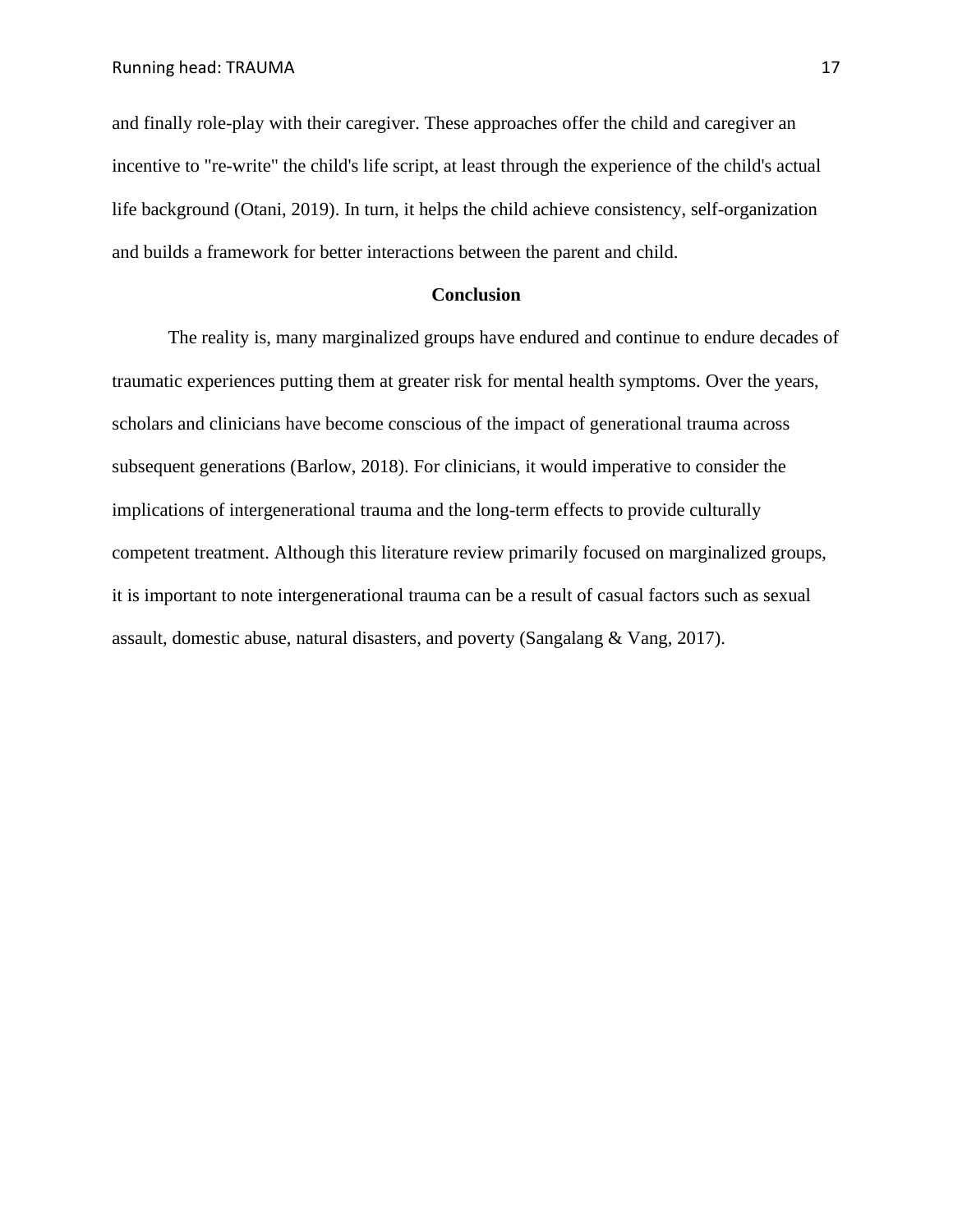#### **References:**

- American Psychological Association. (n.d.). Intergenerational Trauma. In *APA dictionary of psychology*. Retrieved November 1, 2020, from <https://dictionary.apa.org/intergenerational-trauma>
- Barker, B., Sedgemore, K., Tourangeau, M., Lagimodiere, L., Milloy, J., Dong, H., ... & DeBeck, K. (2019). Intergenerational trauma: The relationship between residential schools and the child welfare system among young people who use drugs in Vancouver, Canada. *Journal of Adolescent Health*, *65*(2), 248-254.
- Barlow, J. N. (2018). Restoring optimal black mental health and reversing intergenerational trauma in an era of Black Lives Matter. *Biography*, *41*(4), 895-908.
- Bokore, N. (2018). Suffering in silence: A Canadian-Somali case study. *Journal of Social Work Practice*, *27*(1), 95-113.
- Bombay, A., Matheson, K. & Anisman, H. (2009). Intergenerational trauma: Convergence of multiple processes among First Nations Peoples in Canada*. Journal of Aboriginal Health*, *November,* 6.
- Bryant-Davis, T., Adams, T., Alejandre, A., & Gray, A. A. (2017). The trauma lens of police violence against racial and ethnic minorities. *Journal of Social Issues*, *73*(4), 852-871.
- Buonagurio, N. (2020). The Cycle Continues The Effects of Intergenerational Trauma on the Sense of Self and the Healing Opportunities of Dance/Movement Therapy: A Literature Review.
- Cohen, J. A., & Mannarino, A. P. (2017). Evidence-based intervention: Trauma-focused cognitive behavioral therapy for children and families. In *Parenting and family processes in child maltreatment and intervention* (pp. 91-105). Springer, Cham.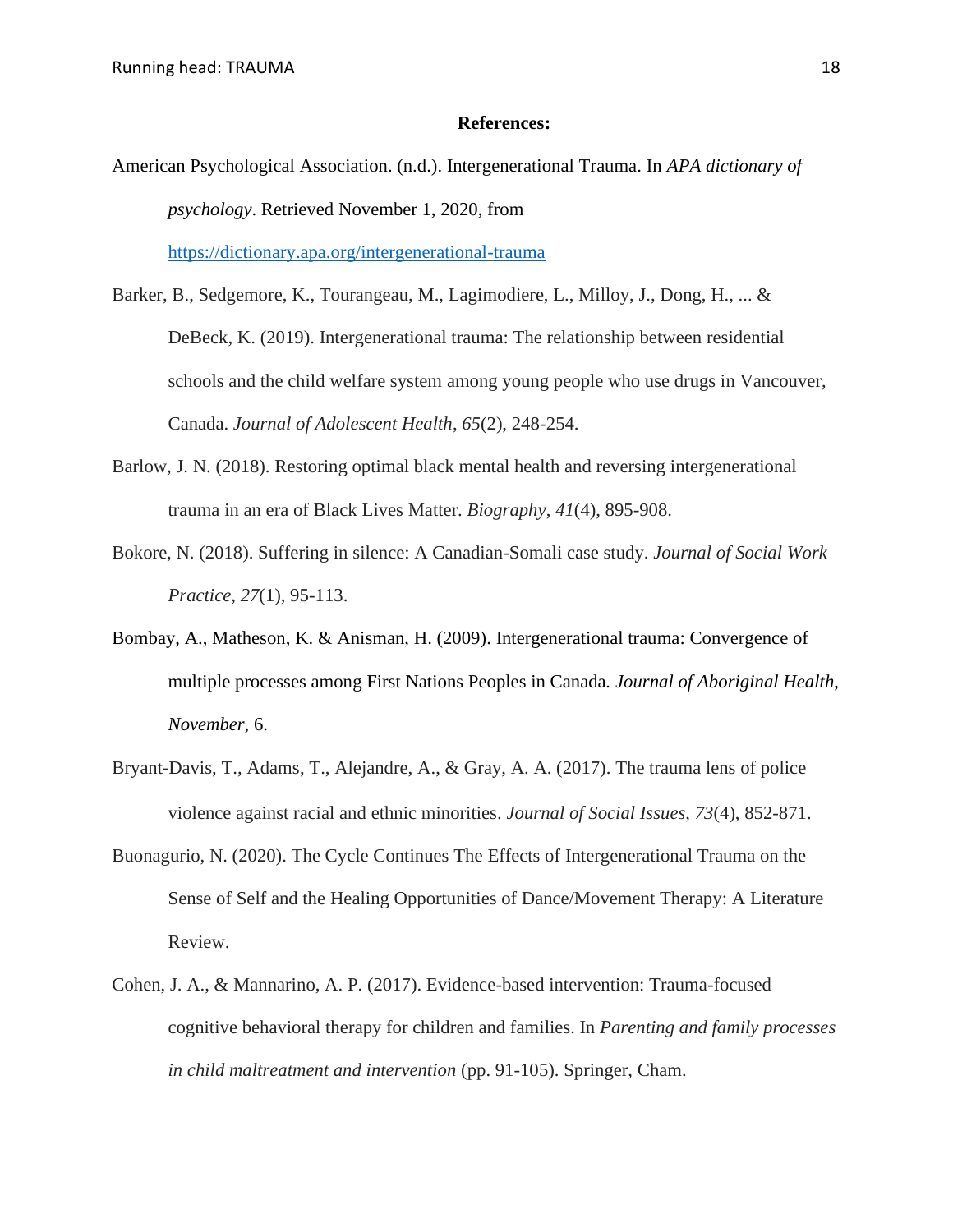Conner, Warren R. Effects of cumulative trauma load on perceptions of health, blood pressure, and resting heart rate in urban African American youth. J Spec Pediatr Nurs. 2014 Apr;19(2):127 38. doi: 10.1111/jspn.12063. Epub 2014 Feb 6. PMID: 24502662.

 Danieli, Y., Norris, F. H., & Engdahl, B. (2017). A question of who, not if: Psychological disorders in Holocaust survivors' children. *Psychological Trauma: Theory, Research, Practice, and Policy*, *9*(Suppl 1), 98–106. https://doiorg.wsuproxy.mnpals.net/10.1037/tra0000192

Danieli Y, Norris FH, Lindert J, Paisner V, Engdahl B, Richter J. The Danieli Inventory of Multigenerational Legacies of Trauma, Part I: Survivors' posttrauma adaptational styles in their children's eyes. *Journal of Psychiatric Research*. 2015;68:167-175. doi:10.1016/j.jpsychires.2015.06.011

East, P.L., Gahagan, S. & Al-Delaimy, W.K. The Impact of Refugee Mothers' Trauma, Posttraumatic Stress, and Depression on Their Children's Adjustment. *J Immigrant Minority Health* **20,** 271–282 (2018). https://doi.org/10.1007/s10903-017-0624-2

- Friend, J. (2017). Mitigating Intergenerational Trauma Within the Parent‐Child Attachment. *Australian and New Zealand Journal of Family Therapy*, *33*(2), 114-127.
- Hameed S, Sadiq A, Din AU. The Increased Vulnerability of Refugee Population to Mental Health Disorders. *Kans J Med*. 2018;11(1):1-12. Published 2018 Feb 28.

Hynie M. (2018). The Social Determinants of Refugee Mental Health in the Post-Migration Context: A Critical Review. *Canadian journal of psychiatry. Revue canadienne de psychiatrie*, *63*(5), 297–303. https://doi.org/10.1177/0706743717746666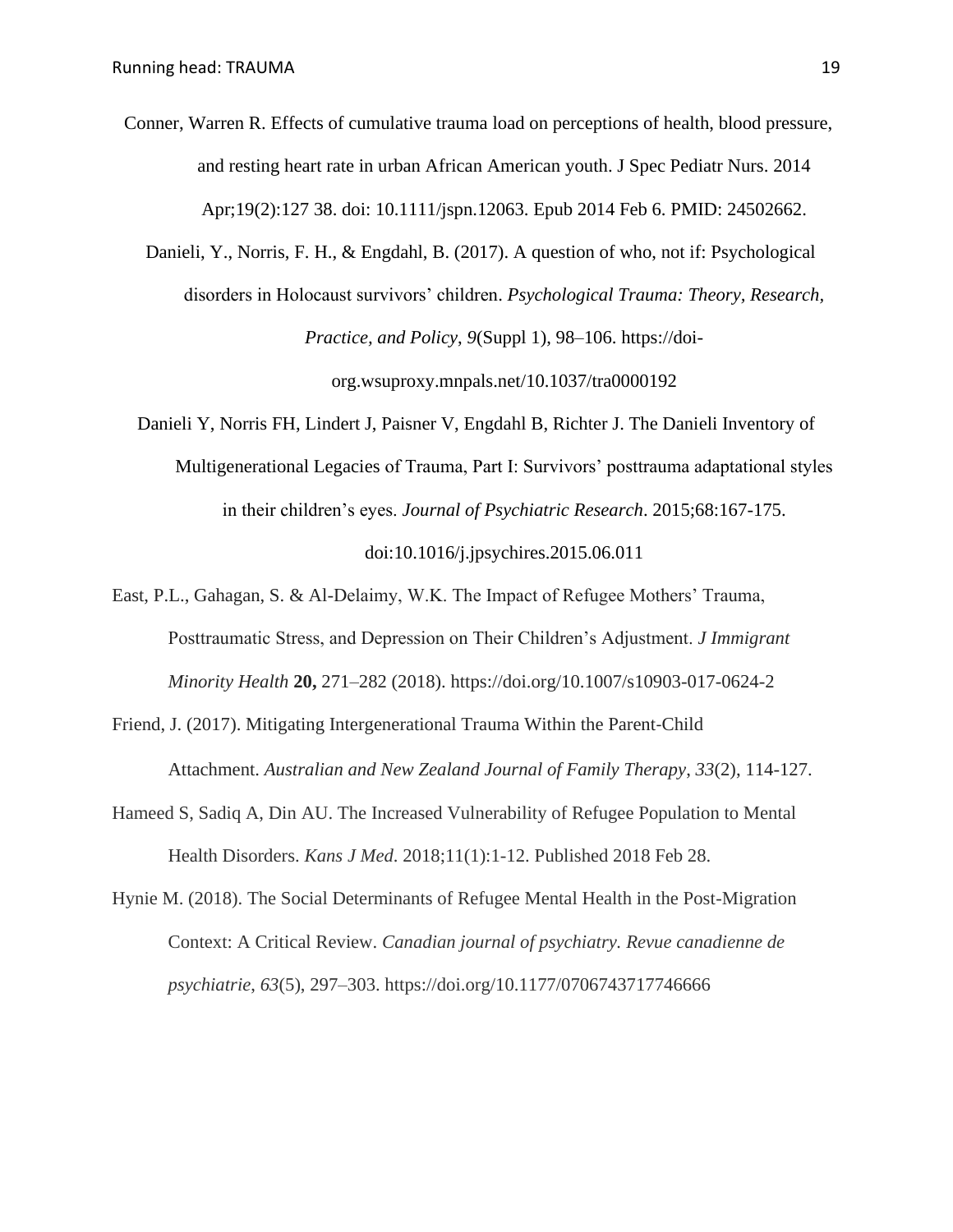- Isobel, S., Goodyear, M., Furness, T., & Foster, K. (2019). Preventing intergenerational trauma transmission: A critical interpretive synthesis. *Journal of Clinical Nursing*, *28*(7-8), 1100-1113.
- Kellermann, N. P. F. (2013). Epigenetic transmission of holocaust trauma: Can nightmares be inherited? *Israel Journal of Psychiatry and Related Sciences*, *50*(1), 33–39.
- Kiser, L. J., Miller, A. B., Mooney, M. A., Vivrette, R., & Davis, S. R. (2020). Integrating parents with trauma histories into child trauma treatment: Establishing core components. *Practice Innovations*, *5*(1), 65.
- Krippner, S., & Barrett, D. (2019). Transgenerational Trauma: The Role of Epigenetics. *Journal of Mind & Behavior*, *40*(1).
- Lewis, M. A. (2016). *Parental input: Exploring intergenerational transmission of trauma in first-generation Somali young men* (Doctoral dissertation, Alliant International University).
- Mohatt, N. V., Thompson, A. B., Thai, N. D., & Tebes, J. K. (2014). Historical trauma as public narrative: a conceptual review of how history impacts present-day health. *Social science & medicine (1982)*, *106*, 128–136. https://doi.org/10.1016/j.socscimed.2014.01.043
- National Association for the Advancement of Colored People. (n.d.). Our mission. Retrieved November 10, 2020, Retrieved from<https://www.naacp.org/criminal-justice-fact-sheet/>
- Otani, A. (2020). The Mindfulness-Based Phase-Oriented Trauma Therapy (MB-POTT): a hypnosis-informed mindfulness approach to trauma. *American journal of clinical hypnosis*, *63*(2), 95-111.
- Roy, A. (2019). Intergenerational Trauma and Aboriginal Women: Implications for Mental Health During Pregnancy. *First Peoples Child & Family Review*, *14*(1), 211-224.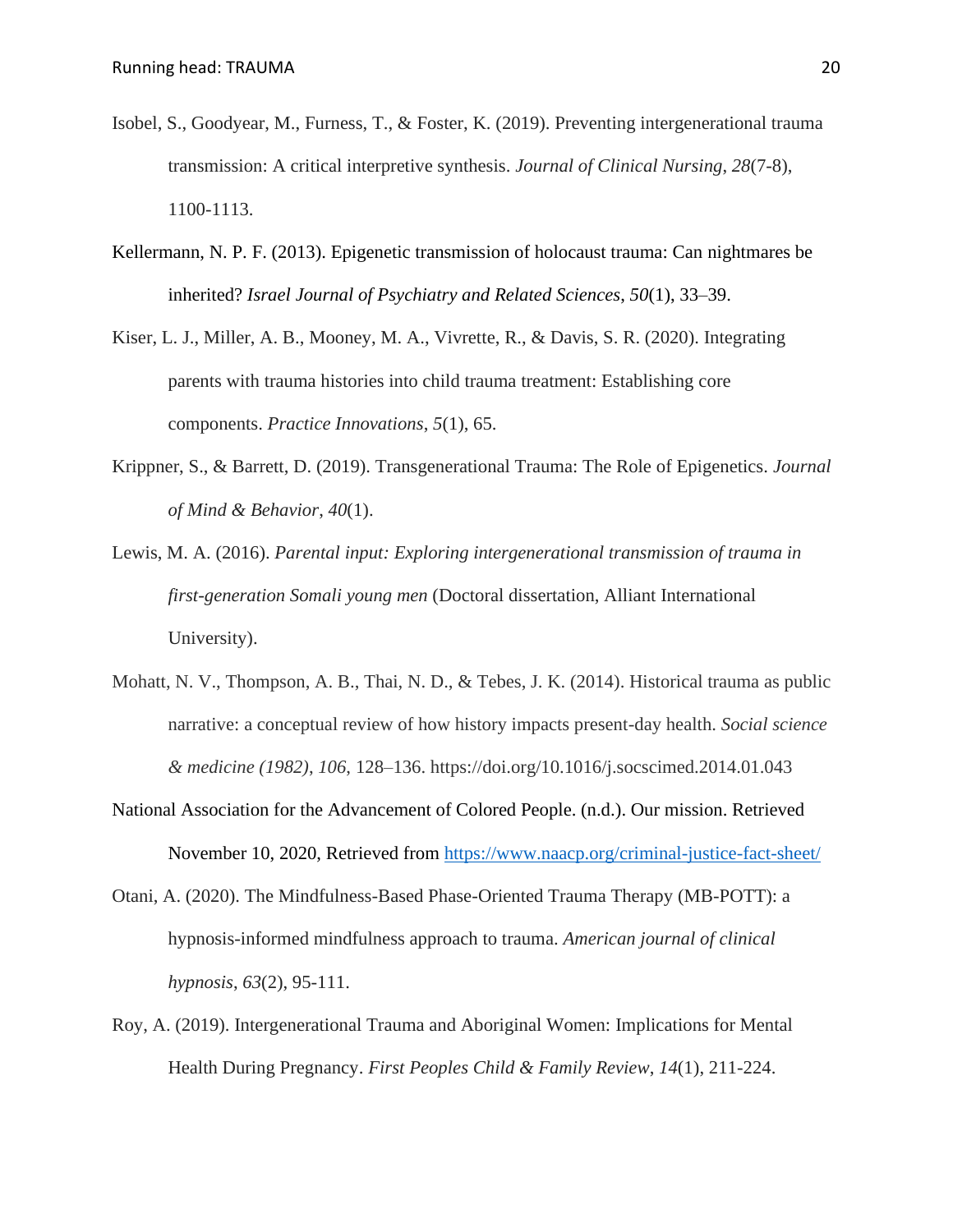- Sangalang, C. C., & Vang, C. (2017). Intergenerational trauma in refugee families: a systematic review. *Journal of immigrant and minority health*, *19*(3), 745-754.
- *5th regional survey on refugee return perceptions and intentions in March 2019*. UNHCR Operational Data Portal (ODP). (2020). Retrieved 24 November 2020, from [https://data2.unhcr.org/en/documents/details/68443.](https://data2.unhcr.org/en/documents/details/68443)
- Scott, K. L., & Copping, V. E. (2008). Promising directions for the treatment of complex childhood trauma: The Intergenerational Trauma Treatment Model. *The Journal of Behavior Analysis of Offender and Victim Treatment and Prevention, 1*(3), 273-283. <http://dx.doi.org/10.1037/h0100449>
- Warfa, N., Curtis, S., Watters, C., Carswell, K., Ingleby, D., & Bhui, K. (2012). Migration experiences, employment status and psychological distress among Somali immigrants: a mixed-method international study. *BMC Public Health 12 (749)*.
- Williams, M. T., Printz, D. M. B., & DeLapp, R. C. T. (2018). Assessing racial trauma with the Trauma Symptoms of Discrimination Scale. *Psychology of Violence*, *8*(6), 735–747. <https://doi-org.wsuproxy.mnpals.net/10.1037/vio0000212>
- Yasinski, C., Hayes, A. M., Reddy, C. B., Cummings, J. A., Berman, I. S., McCauley, T., ... & Deblinger, E. (2016). In-session caregiver behavior predicts symptom change in youth receiving trauma-focused cognitive behavioral therapy (TF-CBT). *Journal of Consulting and Clinical Psychology*, *84*(12), 1066.
- Yehuda, R., Daskalakis, N. P., Bierer, L. M., Bader, H. N., Klengel, T., Holsboer, F., & Binder, E. B. (2016). Holocaust exposure induced intergenerational effects on FKBP5 methylation. *Biological psychiatry*, *80*(5), 372-380.